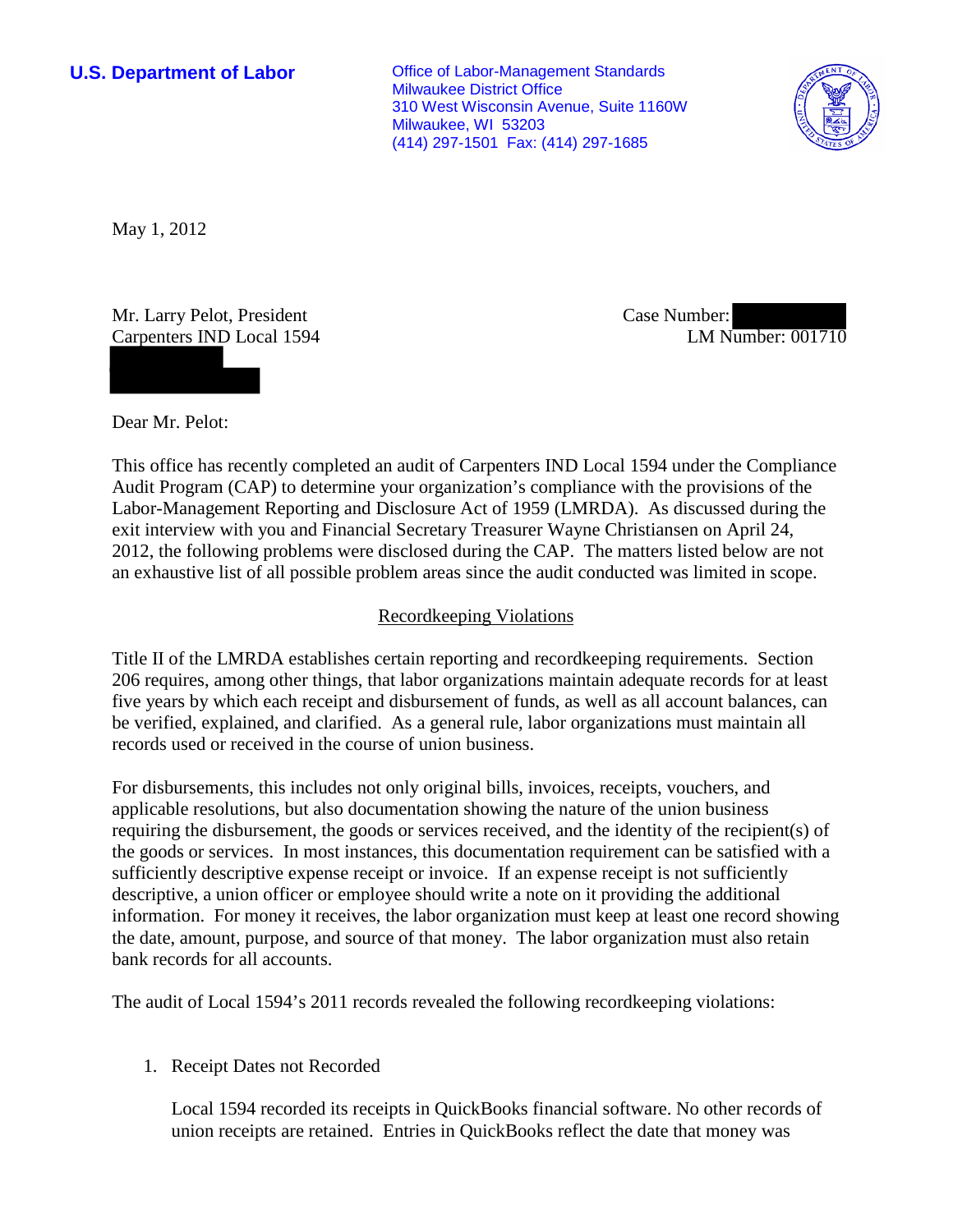deposited but not the date money was received. Receipts records must show the date of receipt. The date of receipt is required to verify, explain, or clarify amounts required to be reported in Statement B (Receipts and Disbursements) of the Labor Organization Annual Report (Form LM-3). The LM-3 instructions for Statement B state that receipts must be recorded when money is actually received, and disbursements must be recorded when money is actually paid out. Failure to record the date money was received could result in reporting some receipts for a different year than the one in which they were received. Local 1594 must take steps to ensure that the dates of all receipts are properly recorded in union records.

## 2. Lack of Salary Authorization

Local 1594 did not maintain records to verify that the salaries reported in Item 24 (All Officer and Disbursements to Officers) of the LM-3 were the authorized amounts and were therefore correctly reported. During the audit year, officers received salaries of between \$225 and \$425 per month. During the audit, you advised that these salaries had been in place since at least 2004 and were authorized at a membership meeting; however, you were unable to locate meeting minutes or other documentation authorizing the current salary amounts.

Local 1594 must keep a record, such as meeting minutes, to show the current salary authorized by the entity or individual with the authority to establish salaries.

# 3. Debit Card Expenses

Adequate documentation was not retained for debit card expenses incurred by union officers totaling at least \$1,700. For example, a charge of \$428.71 was incurred on Local 1594's debit card (assigned to you and Mr. Christiansen) at Godfather's Pizza on June 23, 2011. Although the memo in the union's QuickBooks ledger indicates that the expense was for "pizza and pop for  $2<sup>nd</sup>$  shift," no original supporting documentation was retained to support the expense, and the explanation of the expense is insufficient because it does not indicate the union business conducted that required the expense be incurred.

As noted above, labor organizations must retain original receipts, bills, and vouchers for all disbursements. The president and treasurer (or corresponding principal officer, who are required to sign your union's LM report, are responsible for properly maintaining union records.

4. Asset Records

During the audit, Mr. Christiansen advised that Local 1594 routinely purchases watches given away to newly retired members. However, he also advised that the union did not maintain records that identified the number of watches that were given away during the year or the number of watches that were on hand at the beginning or end of the audit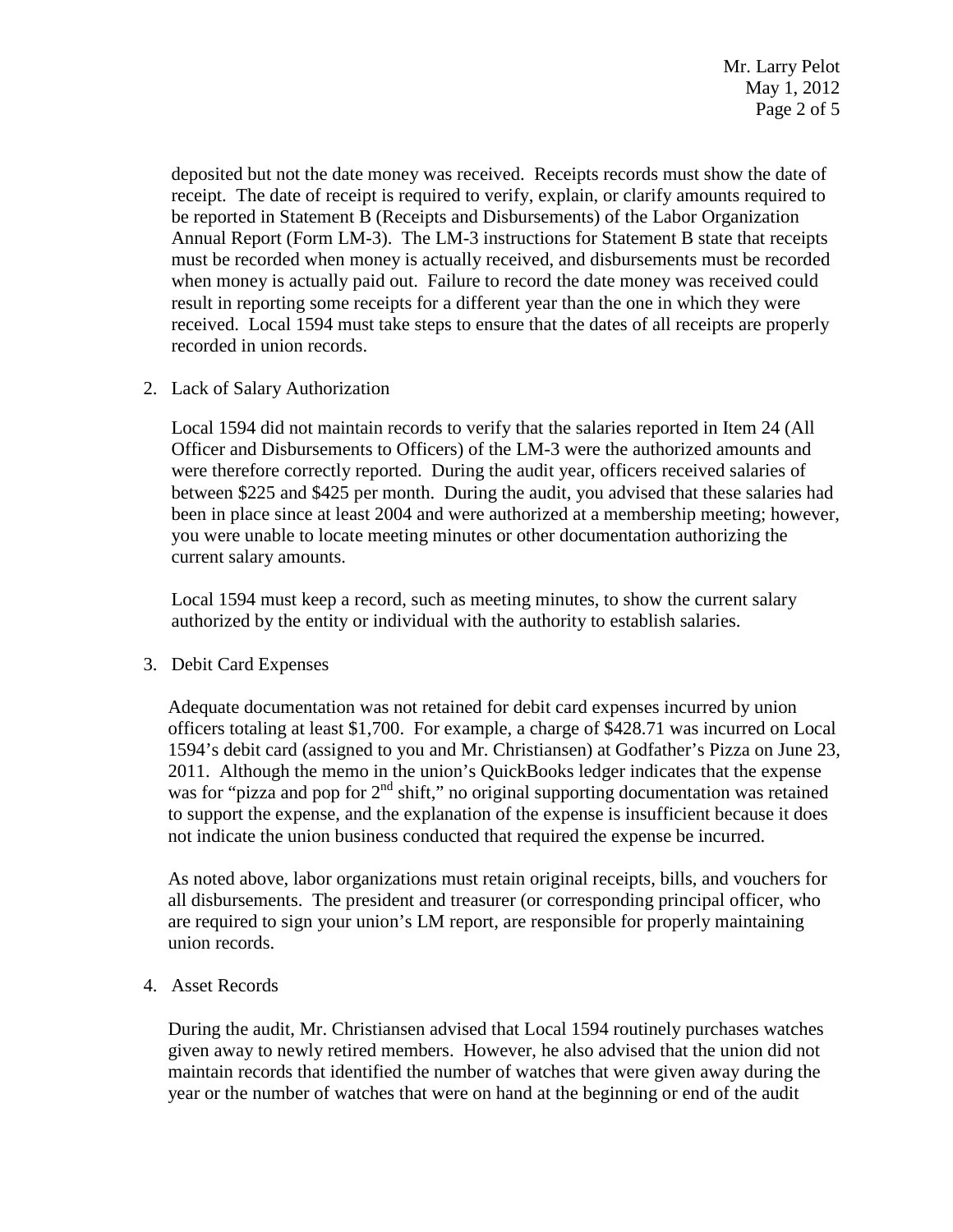year. Union records indicate that the union purchased items on June 23, 2011 and Mr. Christiansen stated that about ten watches were on hand at the end of the year.

The LMRDA requires that records be maintained on such matters that must be reported on the LM report, including records that can be used to verify the amount of other assets reported by the union in Item 30 (Other Assets) and information required to be provided in Item 56 (Additional Information) regarding any goods or property acquired or disposed of in a manner other than by purchase or sale. In the case of watches and similar items given away to members, the recordkeeping requirement can be satisfied by maintaining an inventory or similar record that identifies the items purchased, sold, and given away, and the approximate value of each.

Based on your assurance that Local 1594 will retain adequate documentation in the future, OLMS will take no further enforcement action at this time regarding the above violations.

# Reporting Violations

The audit disclosed violations of LMRDA Section 201(b), which requires labor organizations to file annual financial reports accurately disclosing their financial condition and operations. The Labor Organization Annual Report Form LM-3 filed by Local 1594 for the fiscal year ended June 30, 2011, was deficient in the following areas:

#### 1. Acquire/Dispose of Property

Item 13 (During the reporting period did your organization acquire or dispose of any assets in any manner other than by purchase or sale?) should have been answered, "Yes," because Local 1594 gave away watches valued at approximately \$100 each to newly retired members during the audit year. The type and value of any property received or given away must be identified in the additional information section of the LM report along with the identity of the recipient(s) or donor(s) of such property. For reporting purposes, each recipient need not be itemized. Recipients can be described by broad categories, if appropriate, such as "members" or "new retirees."

2. Other Assets

Local 1594 disbursed \$917.86 to Wickersham Jewelry for ten watches during the year. Although no records were retained to determine exactly how many watches were on hand at the beginning or end of the audit year, Mr. Christiansen advised that he estimates that Local 1594 had approximately ten watches on hand at the end of the year, totaling nearly \$1,000 in value. Your union's accountant, (who prepared Local 1594's LM-3 report) confirmed that the value of the watches was not included in the amounts reported in Item 30(a) and 30(b) (Other Assets at the Beginning and End of the Reporting Period).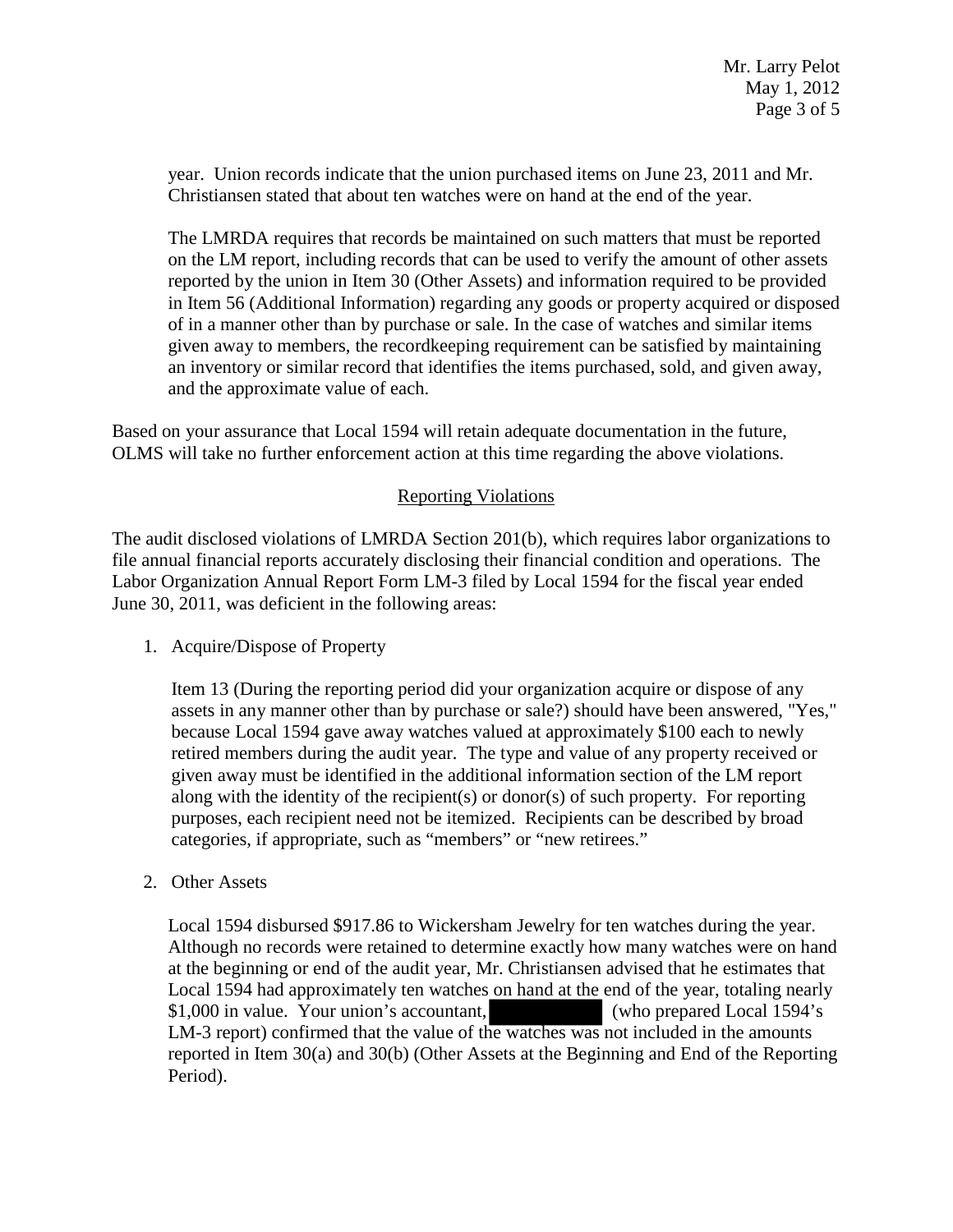Local 1594 must include the value of its inventory of watches and other similar items on hand at the beginning and end of the year in the amount of other assets reported in Items 30(a) and 30(b).

I am not requiring that Local 1594 file an amended LM report for 2011 to correct the deficient items, but Local 1594 has agreed to properly report the deficient items on all future reports it files with OLMS.

## Other Issues

## 1. Lost Wage Policy

You advised at the opening interview that Local 1594 compensates officers and employees for any wages lost at their employer while they are conducting union business. You further advised that the local pays wages at an hourly rate that is consistent with the rate the officer or employee would have received at their employer, including overtime rates. During the exit interview, you also advised that in addition to the lost wages, officers and employees are also entitled to receive additional pay equivalent to one half of one percent of the total lost wages incurred to compensate them for lost vacation pay. Local 1594 compensates officers and employees with this additional pay because the vacation structure at Weather Shields Company is such that the vacation pay for a calendar year is based on the wages earned in the previous year as reported on the IRS Form W-2. You indicated that lost wages adversely affect the vacation pay for the following year, so Local 1594 compensates its staff with additional pay in the current year.

The audit revealed that this is an unwritten policy that the local has been operating under for many years. OLMS recommends that your union adopt written guidelines for the payment or reimbursement of lost wages and lost vacation pay as such policies can help ensure effective control over union finances.

# 2. Debit Card Policy

You advised that both you and Mr. Christiansen have a union debit card assigned to you that is associated with Local 1594's general fund checking account at River Valley State Bank. The audit found that Local 1594 has no written policy regarding the use of the union's debit card. To ensure compliance with the LMRDA and safeguard union assets, OLMS recommends that Local 1594 establish a clear written policy or procedure for debit card use. The policy should include as much detail as possible, including the identification of authorized users, authorized and prohibited uses of the credit/debit card, limitations on expenditure amounts, and documentation requirements. Please refer to the attached OLMS Compliance Tip Publication "*Union Credit Card Policy"* for additional information regarding such policies.